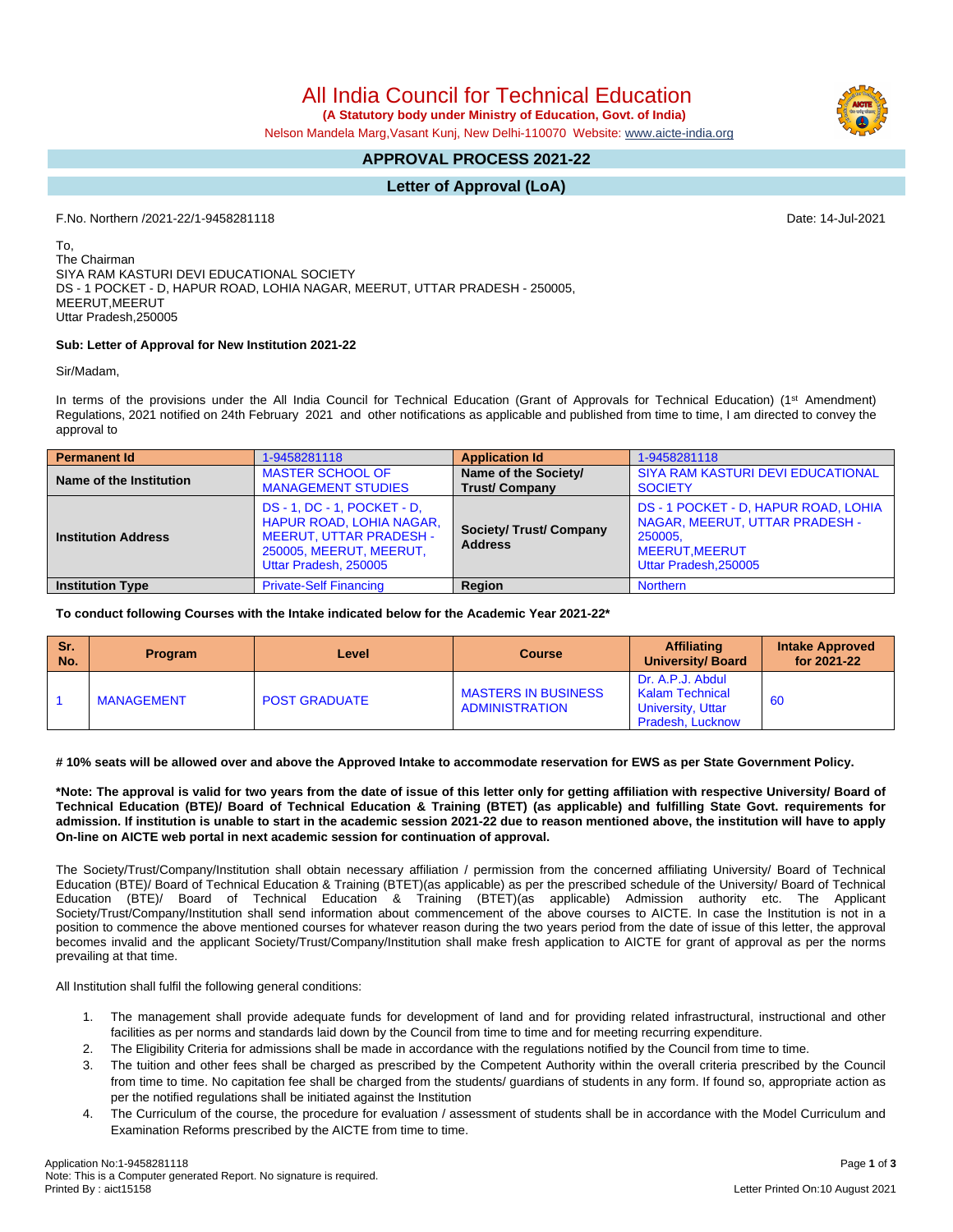- 5. The management of the Institution shall not discontinue any course(s) or start any new course(s) or alter intake capacity of seats without the prior approval of the Council.
- 6. No excess admission shall be made by the Institution over and above the approved intake under any circumstances. In case any excess admission is reported to the Council, appropriate action as per the notified regulations shall be initiated against the Institution.
- 7. The Institution shall not have any collaborative arrangements with any other Indian and / or Foreign Universities for conduct of technical courses without obtaining prior approval from AICTE. In case any violation is reported to the Council, appropriate action as per the notified regulations shall be initiated against the Institution
- 8. The Institution shall not conduct any course(s) as specified in the Approval Process Handbook without prior permission / approval of AICTE. If found so, appropriate action as per the notified regulations shall be initiated against the Institution.
- 9. The Institution shall operate only from the approved location, and that the institution shall not open any off campus study centers / extension centers directly or in collaboration with any other institution / university / organization for the purpose of imparting technical education without obtaining prior approval from the AICTE. If found so, appropriate action as per the notified regulations shall be initiated against the Institution.
- 10. The accounts of the Institution shall be audited annually by a certified Chartered Accountant and shall be open for inspection by the Council or persons authorized by it.
- 11. Heads of Departments, the teaching and other staff shall be appointed in given time frame and selection shall be done according to procedures, qualifications and experience prescribed by the Council from time to time and pay scales are as per the norms prescribed by the AICTE from time to time. The Institution shall publish an information booklet before commencement of the academic year giving details regarding the Institution and courses / programs being conducted, Fees charged and details of infrastructural facilities including faculty etc. in the form of mandatory disclosure. The information booklet may be made available to the stakeholders of the technical education. The mandatory disclosure information, as per directions in the AICTE website / Approval Process Handbook, shall be put on the Institution Website. The information shall be revised every year with updated information about all aspects of the Institution.
- 12. It shall be mandatory for the Institution to maintain a Website providing the prescribed information. The Website information must be continuously updated as and when changes take place.
- 13. If the Institution fails to disclose the information or suppress and / or misrepresent the information, appropriate action as per the notified regulations shall be initiated against the Institution.
- 14. AICTE may also conduct inspections with or without notifying the dates to verify specific complaints, to verify adherence to AICTE norms & standards, and to verify any mis-representation, violation of norms & standards, mal-practices etc.
- 15. The Institution by virtue of the approval given by Council shall not automatically become claimant to any grant-in-aid from the Central or State Government.
- 16. In the event of a student / candidate withdrawing before the starting of the course, the wait listed candidates should be given admission against the vacant seat. The entire fee collected from the student, after a deduction of the processing fee of not more than Rs. 1000/(Rupees one thousand only) shall be refunded and returned by the Institution to the student / candidate withdrawing from the program. It would not be permissible for the Institution to retain the School / Institution Leaving Certificates in original to force retention of admitted students and not to charge fees for the remaining period if a student cancels the admission at any point of time.
- 17. The Institution shall take appropriate measures for prevention of ragging in any form, in the light of AICTE regulation "Prevention and Prohibition of Ragging in Technical Institutions, Universities including Deemed to Universities imparting technical education" Regulation 2009 (F.No. 37-3/Legal/AICTE/2009 dated 01/07/2009). In case of failure to prevent the instances of ragging by the Institutions, the Council shall take appropriate action as per the notified regulations.
- 18. It is mandatory to comply all the essential requirements as given in APH 2021-22(appendix 6)

The Government/ Management of the Institution shall strictly follow further conditions as may be specified by the Council from time to time.The Council may withdraw the approval, in case it observe any violation of the above conditions and/or non- adherence to the norms and standards prescribed by the Council, mis-representation of facts and submitting factually incorrect information to it.

NOTE: If the State Government / UT / DTE / DME has a reservation policy for admission in Technical Education Institutions and the same is applicable to Private & Self-financing Technical Institutions, then the State Government / UT/ DTE / DME shall ensure that 10 % of Reservation for EWS would be operational from the Academic year 2021-22. However, this would not be applicable in the case of Minority Institutions referred to the clause (1) of Article 30 of Constitution of India.

Copy to:

**Prof.Rajive Kumar Member Secretary, AICTE**

- **1. The Director Of Technical Education\*\*, Uttar Pradesh**
- **2**. **The Registrar\*\*,**
	- Dr. A.P.J. Abdul Kalam Technical University, Uttar Pradesh, Lucknow
- **3. The Principal / Director,** MASTER SCHOOL OF MANAGEMENT STUDIES